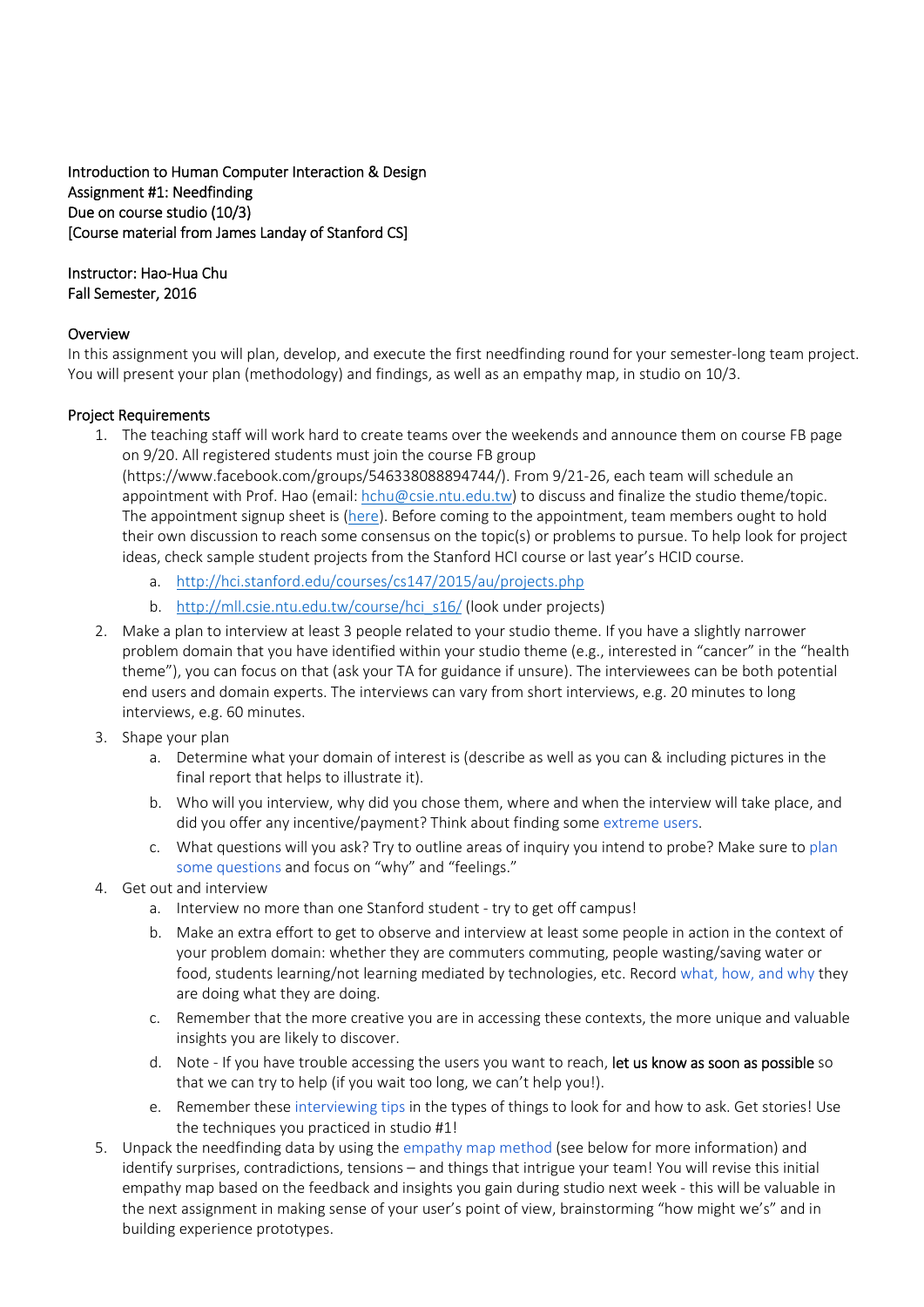## Deliverables

The document should be written as a Google, PowerPoint, or KeyNote Presentation that will be presented during your studio on October 3. Create a PDF version that you will turn in on Coursework by the deadline (you will link the PDF & a downloadable version off of your team website later in the quarter—i.e., if you use Google Slides, you will download as PowerPoint or KeyNote and put that on your site).

Unpack the data into 1 or more empathy maps by the time of your studio and present in your talk. Instructions on how to use/create an empathy map can be found here on the d.School's method card: https://dschool.stanford.edu/wp‐content/themes/dschool/method‐cards/empathy‐map.pdf

Try to fill each section of each empathy map with at least 10‐15 bullet points. The quadrants below are broken up into four components. Again, for more details on empathy maps, please refer to the d.school link above and the lecture slides.



● SAY: What are some quotes and defining words your user said?

"needs" and develop some "insights". Include these in your document.

● DO: What actions and behaviors did you notice? ● THINK: What

might your user be thinking? What does this tell you about his or her beliefs?

● FEEL: What emotions might your subject be feeling?

Try to identify some initial